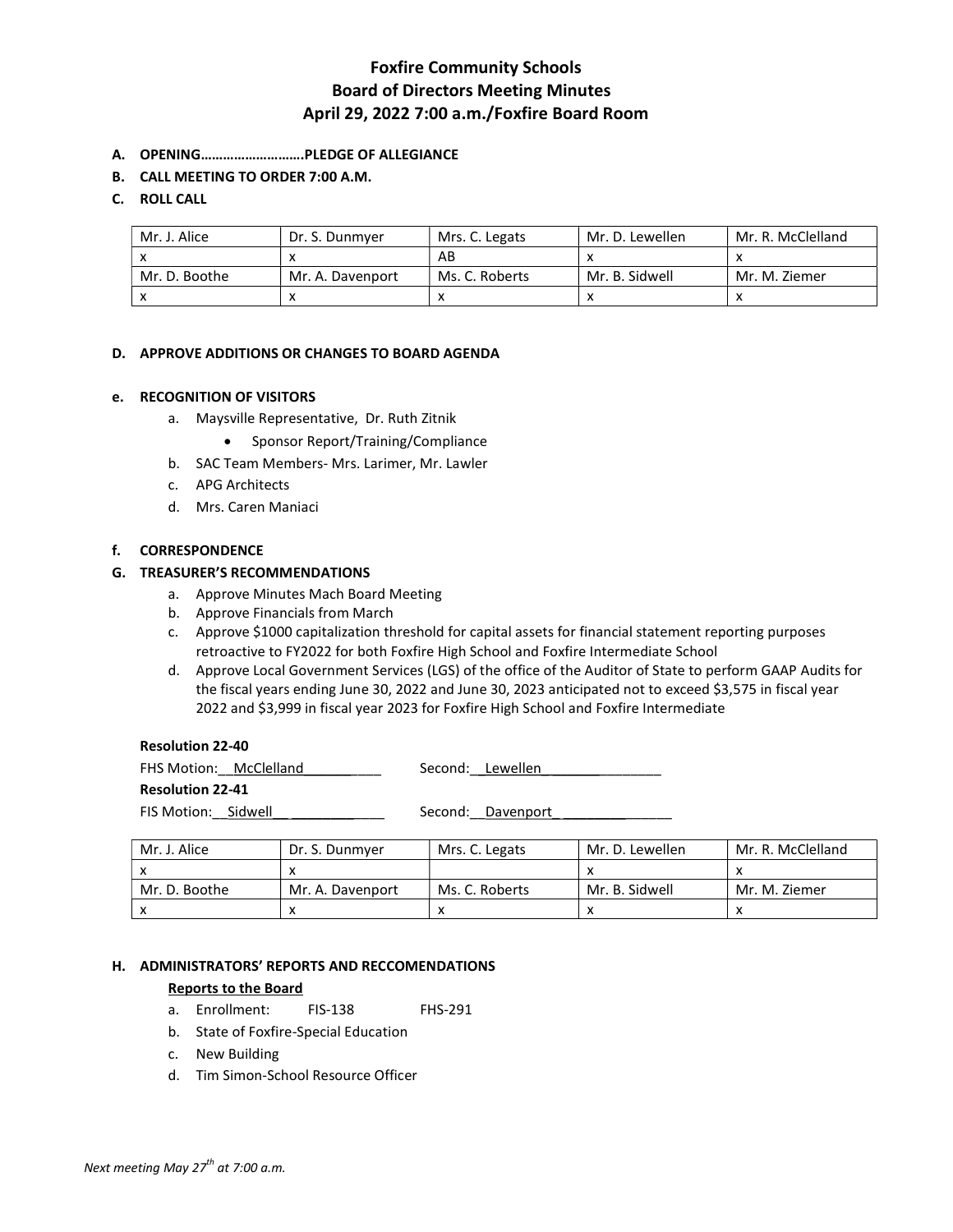## Foxfire Community Schools Board of Directors Meeting Minutes April 29, 2022 7:00 a.m./Foxfire Board Room

### Recommendations for Consideration

- a. Approve 2022 Graduate List
- b. Approve purchased service contract with Muskingum Co. Sheriff Dept.
- c. Approve purchased service contract with Licking Rehabilitation Associates (PT/OT/SPEECH)
- d. Approve purchased service contract with Muskingum Valley Health Center

| <b>Resolution 22-41</b> |                |  |  |  |  |  |
|-------------------------|----------------|--|--|--|--|--|
| FHS Motion: Lewellen    | Second: Alice  |  |  |  |  |  |
| <b>Resolution 22-42</b> |                |  |  |  |  |  |
| FIS Motion: Sidwell     | Second: Ziemer |  |  |  |  |  |

| Mr. J. Alice  | Dr. S. Dunmver   | Mrs. C. Legats | Mr. D. Lewellen | Mr. R. McClelland |
|---------------|------------------|----------------|-----------------|-------------------|
|               |                  |                |                 |                   |
| Mr. D. Boothe | Mr. A. Davenport | Ms. C. Roberts | Mr. B. Sidwell  | Mr. M. Ziemer     |
|               |                  |                |                 |                   |

## i. EXECUTIVE SESSION (If needed)

WHEREAS boards of education and other governmental bodies are required by statute "to take official action and to conduct all deliberations upon official business only in open meetings, unless the subject matter is specifically excepted by law";

WHEREAS "the minutes need only reflect the general subject matter of discussion in executive sessions"; and WHEREAS the members of a public body may hold an executive session only at a regular or special meeting for the sole purpose of consideration of any of the matters set forth below.

NOW THEREFORE BE IT RESOLVED under the provision of ORC 121.22, the board hereby enters executive session for the reason(s) herein stated:

## \_\_x \_ Personnel matters

- \_\_\_ Appointment of employee(s) (reemployment)
- x Promotion or compensation
- \_\_\_ Dismissal, discipline, or demotion of employee(s) or student(s)
- \_\_\_ Investigation of charges or complaints of employee(s) or student(s)
- **\_\_\_\_\_** Purchase or sale of property
- \_\_\_\_\_ Conference with an attorney
- **\_\_\_\_\_** Preparing for, conducting, or reviewing negotiations or bargaining
- Matters required by federal law or state statutes to be confidential
- Specialized details of security arrangements

Time Entered: 8:16 a.m. Time Exited: 8:33a.m.

Resolution 22-42

| RESURGULI 44 44         |  |                |                  |  |  |
|-------------------------|--|----------------|------------------|--|--|
| FHS Motion: McClelland  |  |                | Second: Lewellen |  |  |
| <b>Resolution 22-43</b> |  |                |                  |  |  |
| FIS Motion: Sidwell     |  | Second: Ziemer |                  |  |  |